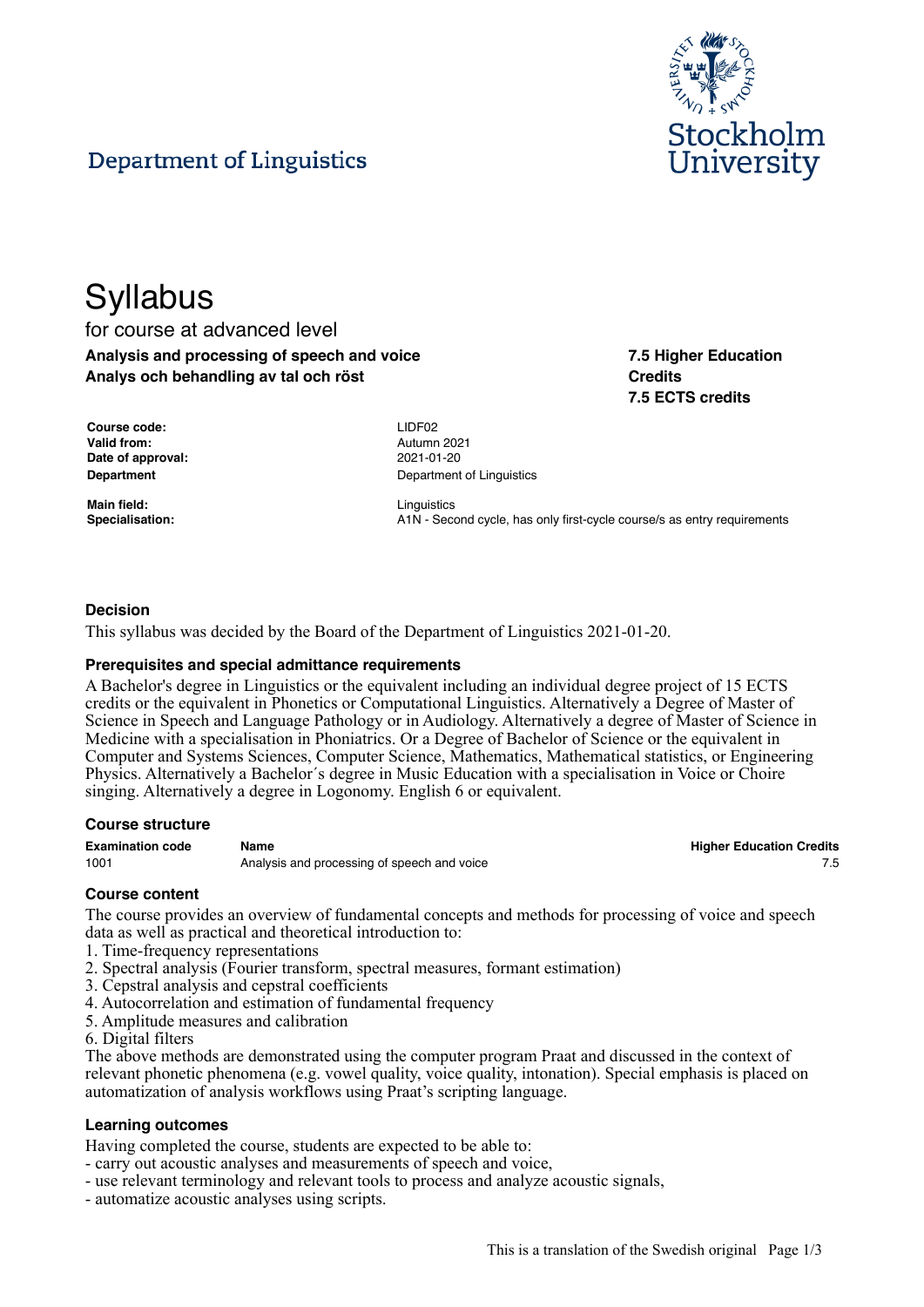#### **Education**

Instruction is given in the form of lectures and laboratory work.Instruction is done remotely or on campus according to information for the course instance in the course catalogue.

The language of instruction is English.

The course description will be made available no later than one month before the course starts.

#### **Forms of examination**

a) Forms of examination

The course is examined on the basis of written assignments. The principles for weighting individual course assignments are described in the grading criteria. The language of examination is English. For more information, please refer to the course description. The course description will be made available no later than one month before the course starts.

b) Grading scale

Grades will be set according to a seven-point scale related to the learning objectives of the course:  $A = Excellent$ 

- B= Very good
- $C = Good$
- $D = Satisfactory$
- $E =$  Adequate
- $Fx = Inad$ equate
- $F = \text{Totallv}$  inadequate

#### c) Grading criteria

Students will be informed of the written grading criteria when the course starts. Once communicated, the grading criteria are binding.

#### d) Final grade

In order to pass the course, students must receive a grade of E or higher on all examination components, complete all mandatory assignments and meet the attendance requirement. Under special circumstances, the examiner may, after consulting with the coordinating teacher, grant the student exemption from the obligation to participate in certain mandatory course elements or complete mandatory. The student may be assigned a compensatory assignment.

#### e) Failure ot pass

At least two examination opportunities are offered for each course. At least one examination opportunity is offered in an academic year when the course is not given. Students who receive the grade Fx or F twice by the same examiner are entitled to have another examiner appointed for the next examination, unless there are special reasons to the contrary. Such requests should be made to the department board. Students who receive the grade E or higher may not retake the examination to attain a higher grade.

#### f) Supplementary qualification

Students who have received the grade Fx on the written assignments may be permitted to submit supplementary work in order to convert the grade into a passing grade if the student is close to meeting the criteria for a passing grade. The additional work should be submitted within a week of the examiner notifying the student of the need to complete it. Adequate corrections of simple mistakes related to formatting will be graded using the grades A-E. Adequate corrections of flaws related to understanding – minor misunderstandings, minor inaccuracies or too limited arguments – will be graded using the grades C-E.

#### **Interim**

When the syllabus is discontinued, students have the right to be examined according to this syllabus once per semester during a transition period of three semesters.

#### **Limitations**

This course may not be included in a degree together with a course, taken and passed in Sweden or elsewhere, of fully or partially overlapping content.

#### **Misc**

For course instances offered on distance the student need a computer and a connection which means that the course may imply an extra cost for the student in addition to the cost for course litterature and other regular study materials.